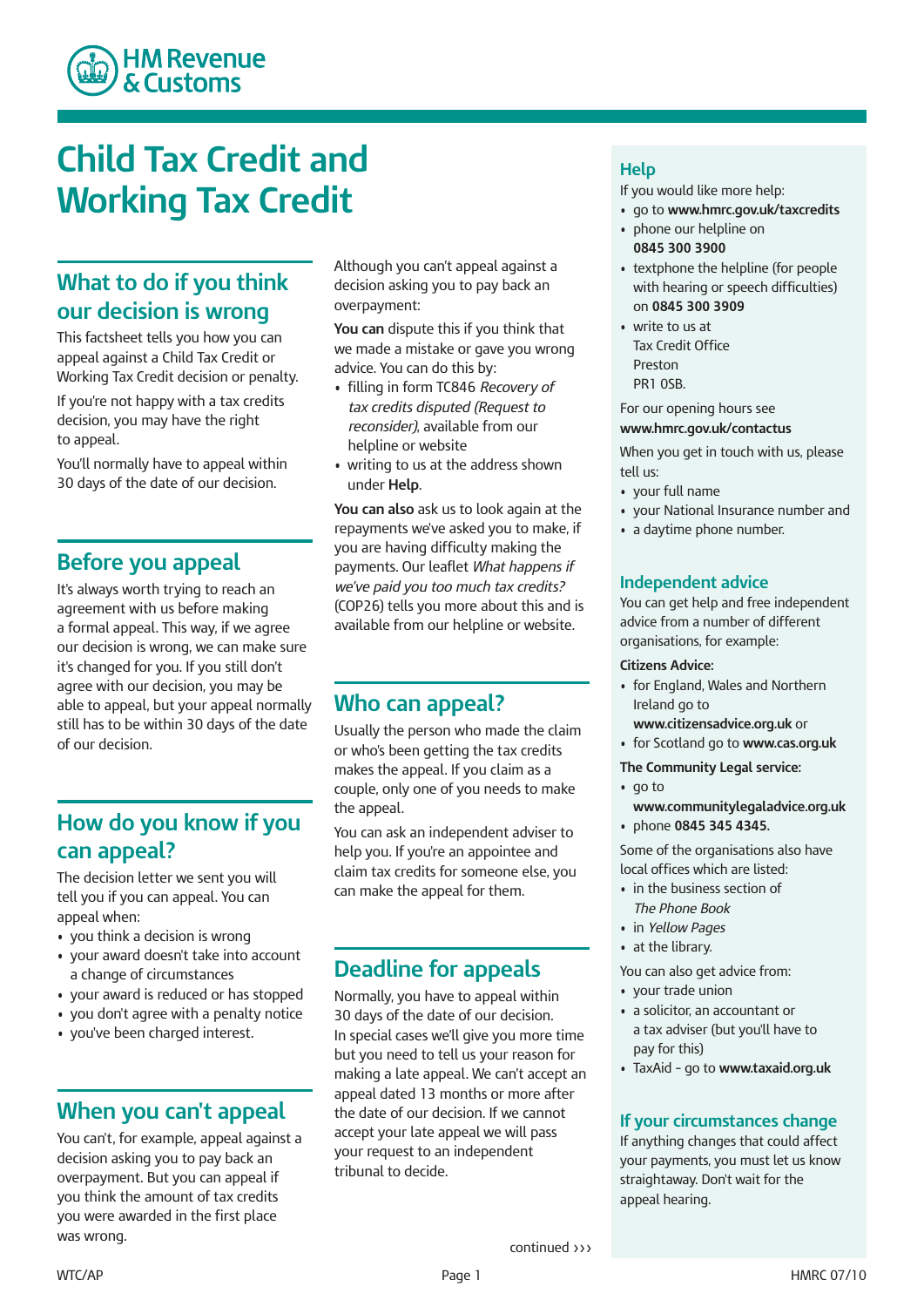#### **How to appeal**

 Your appeal needs to be in writing. You can:

- complete and send the attached appeal form to us or
- send us a letter
	- — give your name
	- — National Insurance number and
	- — the date shown at the top of the decision
	- — it will help if you write **Appeal** at the top of the letter.

 You need to say in your appeal what you think is wrong and which decision you are appealing against. Please send your completed appeal form or letter to the address on the decision letter or the address shown under **Help** on page 1.

## **What happens next?**

 If we haven't already done so, we'll check that the decision is correct and explain it.

If we decide that:

- the original decision is wrong and
- the new decision is to your advantage your appeal will stop.

If we decide that:

- the decision is wrong and
- the new decision is not to your advantage

 your appeal will continue against the new decision.

 If the original decision cannot be changed, your appeal will be sent to an independent tribunal. We'll set out our response to your appeal, which will explain the law and the facts we used to make the decision. We'll also send you or your representative a copy of our response.

 The tribunal will be run by one of the following, depending on where you live:

- for England, Scotland and Wales the Tribunals Service
	- — go to **www.tribunals.gov.uk**
	- — phone **020 7566 1301**
- • for Northern Ireland the Appeals Service
	- — go to **www.dsdni.gov.uk**
	- — phone **028 9051 8518**.

## **How we use your information**

 HM Revenue & Customs is a Data Controller under the Data Protection Act 1998. We hold information for the purposes specified in our notification to the assessment and collection of tax and duties, the payment of benefits and the prevention and detection of crime, and may use this information for any of them. We may get information about you from others, or we may give information to them. the Information Commissioner, including

 If we do, it will only be as the law permits to:

- check the accuracy of information
- prevent or detect crime
- protect public funds.

 We may check information we receive about you with what is already in our records. This can include information provided by you, as well as by others, such as other government departments or agencies and overseas tax and customs authorities. We will not give information to anyone outside HM Revenue & Customs unless the law permits us to do so. For more information go to **www.hmrc.gov.uk** and look for Data Protection Act within the Search facility.

## **Your rights and obligations**

 *Your Charter* explains what you can expect from us and what we can expect from you. For more information go to **www.hmrc.gov.uk/charter**

#### **Withdrawing the appeal**

 You can withdraw your appeal at any time by:

- phoning our helpline
- writing to us at the address on the decision letter or the address shown under **Help** on page 1
- • contacting the Appeals Service or Tribunals Service that is dealing with your appeal, if your appeal has been sent to them.

## **Customers with Customer service particular needs**

 We have a range of services for people with disabilities, including guidance in Braille, audio and large print. Most of our forms and guidance are also available in large print. Please contact our helpline shown on page 1 if you need these services.

#### **Yr Iaith Gymraeg**

 Ffoniwch **0845 302 1489** i dderbyn fersiynau Cymraeg o ffurflenni a chanllawiau.

#### **Complaints**

 For information about our complaints procedure go to **www.hmrc.gov.uk** and under quick links select Complaints & Appeals.

 These notes are for guidance only and reflect the position at the time of writing. They do not affect any right of appeal.

 July 2010 © Crown copyright 2010 Customer Information Team

Printed in the UK by Paragon. HMRC 07/10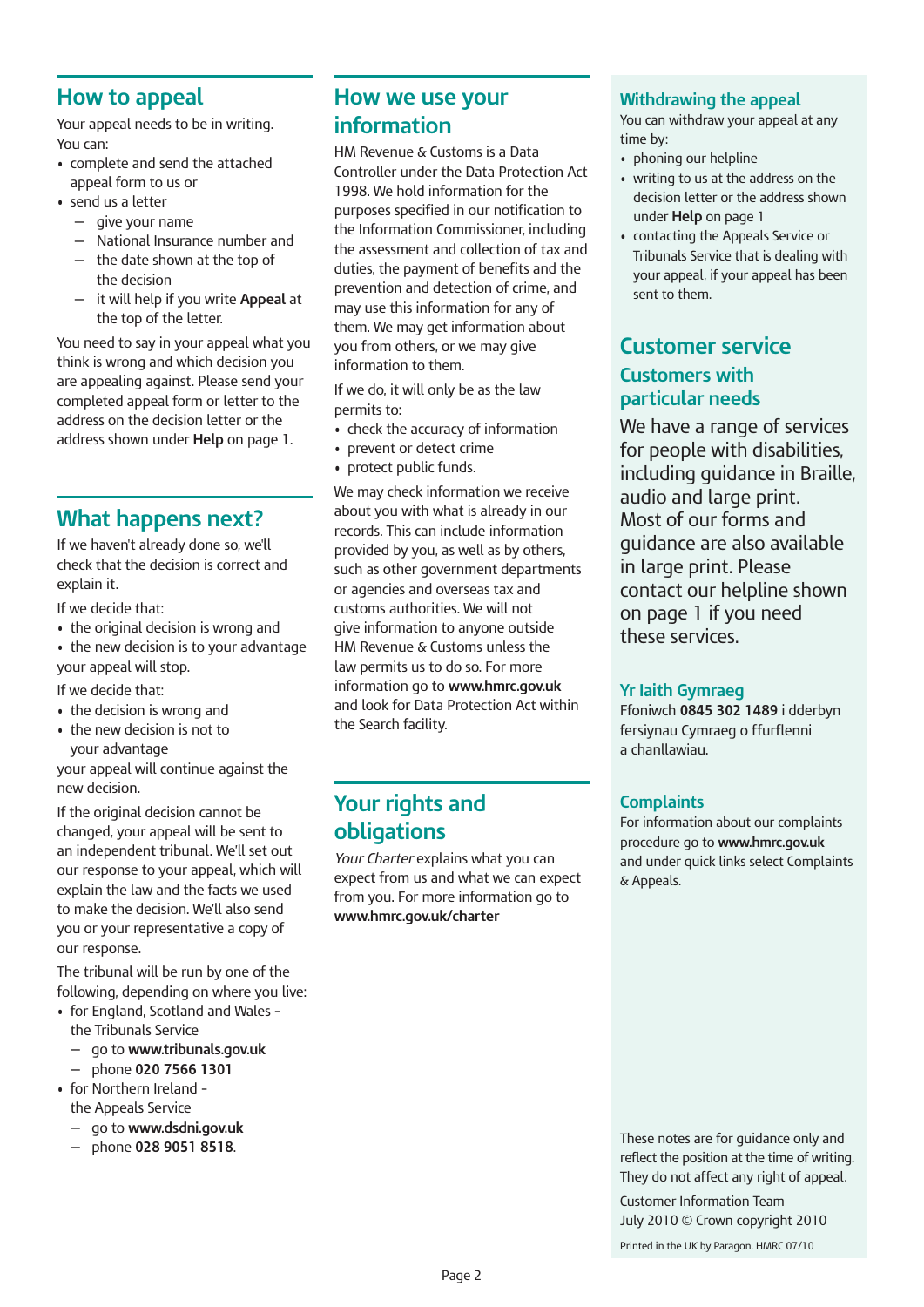

**Appeal form**

 **Please fill in this form if you want to appeal against your tax credits decision.**

| <b>About you</b>                                                                      | I am appealing against the decision dated                                                                         |
|---------------------------------------------------------------------------------------|-------------------------------------------------------------------------------------------------------------------|
| Title - enter Mr, Mrs, Miss, Ms or other title                                        | DD MM YYYY                                                                                                        |
|                                                                                       |                                                                                                                   |
| Surname                                                                               |                                                                                                                   |
|                                                                                       | This is the date on the decision letter we sent to you.                                                           |
|                                                                                       |                                                                                                                   |
| First name(s)                                                                         | Have you or your partner, if you have one, also appealed<br>against a Child Benefit decision?                     |
|                                                                                       |                                                                                                                   |
|                                                                                       | No                                                                                                                |
| Address                                                                               |                                                                                                                   |
|                                                                                       | Yes                                                                                                               |
|                                                                                       | By partner we mean a person you are:                                                                              |
|                                                                                       | married to                                                                                                        |
|                                                                                       | in a civil partnership with                                                                                       |
| Postcode                                                                              | living with as if you are married or in a civil partnership.                                                      |
|                                                                                       | If yes, what was the date of the Child Benefit appeal?                                                            |
| Daytime phone number (including national dialling code)                               | DD MM YYYY                                                                                                        |
|                                                                                       |                                                                                                                   |
| Date of birth <i>DD MM YYYY</i>                                                       |                                                                                                                   |
|                                                                                       |                                                                                                                   |
| National Insurance number                                                             |                                                                                                                   |
|                                                                                       | <b>Your appeal</b>                                                                                                |
| Will someone represent you at your appeal, such as a relative<br>or Citizen's Advice? | Please use the space on the next page to tell us why you<br>do not agree with the decision.                       |
|                                                                                       | Remember:                                                                                                         |
| No                                                                                    | • You need to say why you think the decision is wrong. If                                                         |
| Yes                                                                                   | you think that the information we have is wrong, please                                                           |
| If yes, please give us their details below                                            | tell us what you believe is the right information.<br>• If you are appealing against more than one decision,      |
| Their full name                                                                       | please tell us the date of each one, and give reasons why                                                         |
|                                                                                       | you disagree with each one.                                                                                       |
|                                                                                       | • If you are appealing more than 30 days after the date                                                           |
| Their address                                                                         | of our decision, please say why your appeal was delayed.<br>• If you need more space, use another sheet of paper. |
|                                                                                       | • Please put your name and National Insurance number                                                              |
|                                                                                       | and write Appeal at the top of any extra sheets                                                                   |
|                                                                                       | of paper.                                                                                                         |
|                                                                                       |                                                                                                                   |
|                                                                                       | continued $\rangle$ $\rangle$                                                                                     |
| Postcode                                                                              |                                                                                                                   |
| Please sign here to authorise this person to act for you.                             |                                                                                                                   |
|                                                                                       |                                                                                                                   |
|                                                                                       |                                                                                                                   |